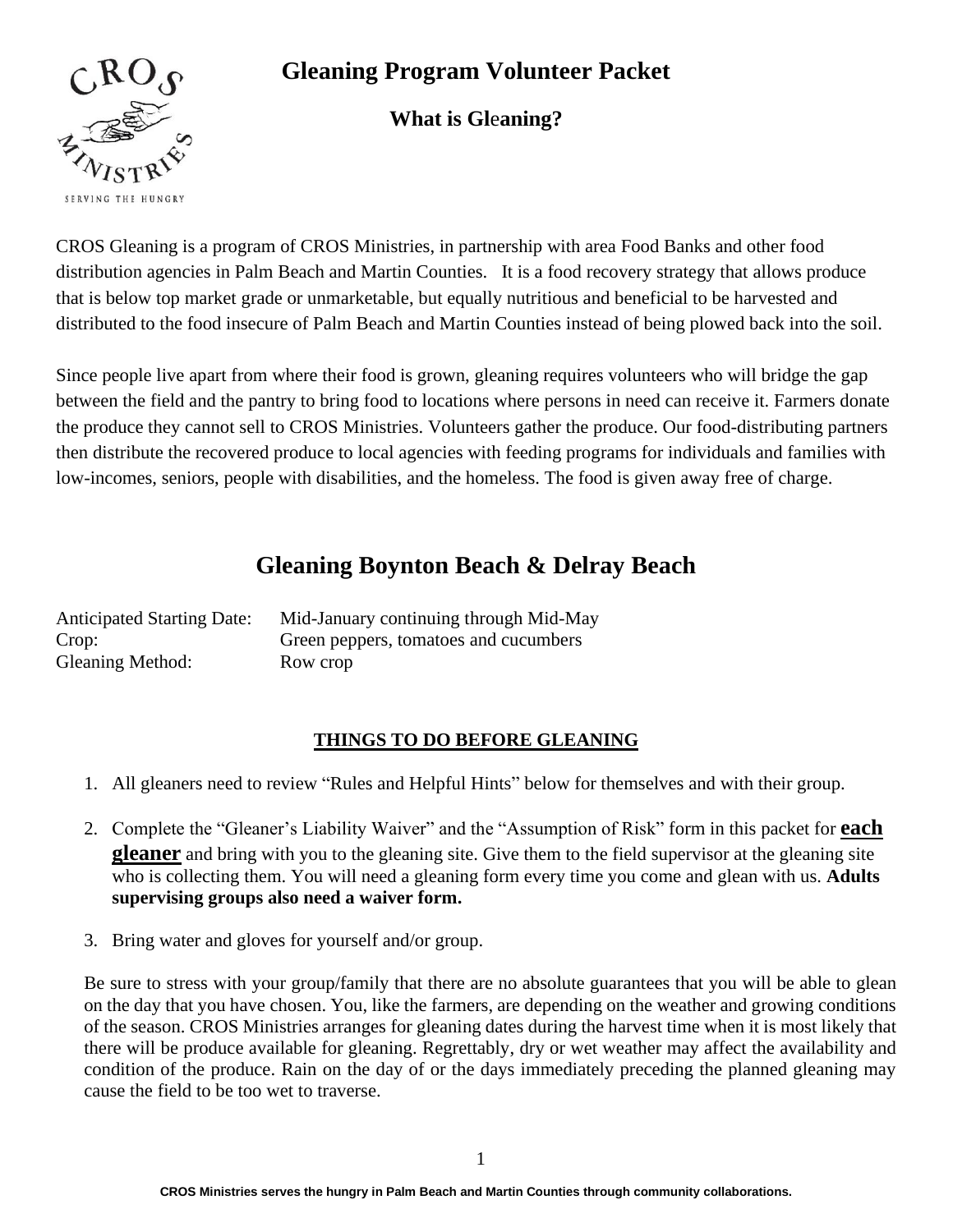#### **RULES FOR GLEANERS**

**When gleaning, remember you are on another person's property.** Treat it better than your own property. (Make sure you are leaving no water bottles, disposable gloves, candy wrappers, etc.). We are guests, please don't abuse the privilege, or we may lose it.

- **1.** Every gleaner must complete the enclosed Gleaner Form. **All gleaners under 18 years of age must have the waiver signed by their parents and be accompanied by a supervising adult.**
- **2.** All gleaners still in elementary, middle or high school must be accompanied by a supervising adult. This includes high school students 18 years of age or older.
- **3. In the field, the field supervisor is in charge.** Follow his/her instructions and directions completely. They are there to protect your safety, the safety of the produce and to protect the property owner's interest. Glean only in those areas designated by the field supervisor.
- **4. Children five years of age and older are only allowed to glean with direct adult supervision. Children ages 5 and 6 must** be within arm's reach of a responsible adult at all times. Some gleaning events are limited to older participants. These are designated on the schedule as 13+.
- **5.** Safety is of the utmost important in gleaning. **If any activity is questionable do not do it.** Such safety practices include:
	- o Do not climb trees or fences.
	- o Do not ride on the back of moving vehicles.
	- o Stay away from farm machinery, canals and roadways.
	- o Maintain a safe distance from other gleaners.

The field supervisor can cancel a gleaning at any time if he/she feels these rules are not being followed.

**6.** No pets please, it is not safe for them and a violation of food safety practices.

### **HELPFUL HINTS**

- **1.** It is often good to dress in layers. In the morning, it is likely to be colder and damp, wearing a long sleeve shirt and long pants are recommended. As it gets warmer, a short sleeve shirt may be better. **Closed toed shoes are required.** No flip flops or open toed or heel shoes are permitted.
- **2.** In cornfields, long pants are needed. Leaves from the corn stalks are sharp and can cut the skin.
- **3.** It is recommended that all gleaners wear hats in the field, apply sunscreen, and have bug spray handy in case insects are an issue.
- **4.** Bathroom facilities are unavailable in most gleaning fields. It is advisable to use the bathroom prior to coming to the field.
- **5.** A three to five gallon pail with a handle is an excellent container to carry through the field. Fill it and empty it into the packing box or bin. We will have some on hand for you.
- **6. Mangoes are a member of the poison ivy family**. Those with that allergy are encouraged not to glean mangoes.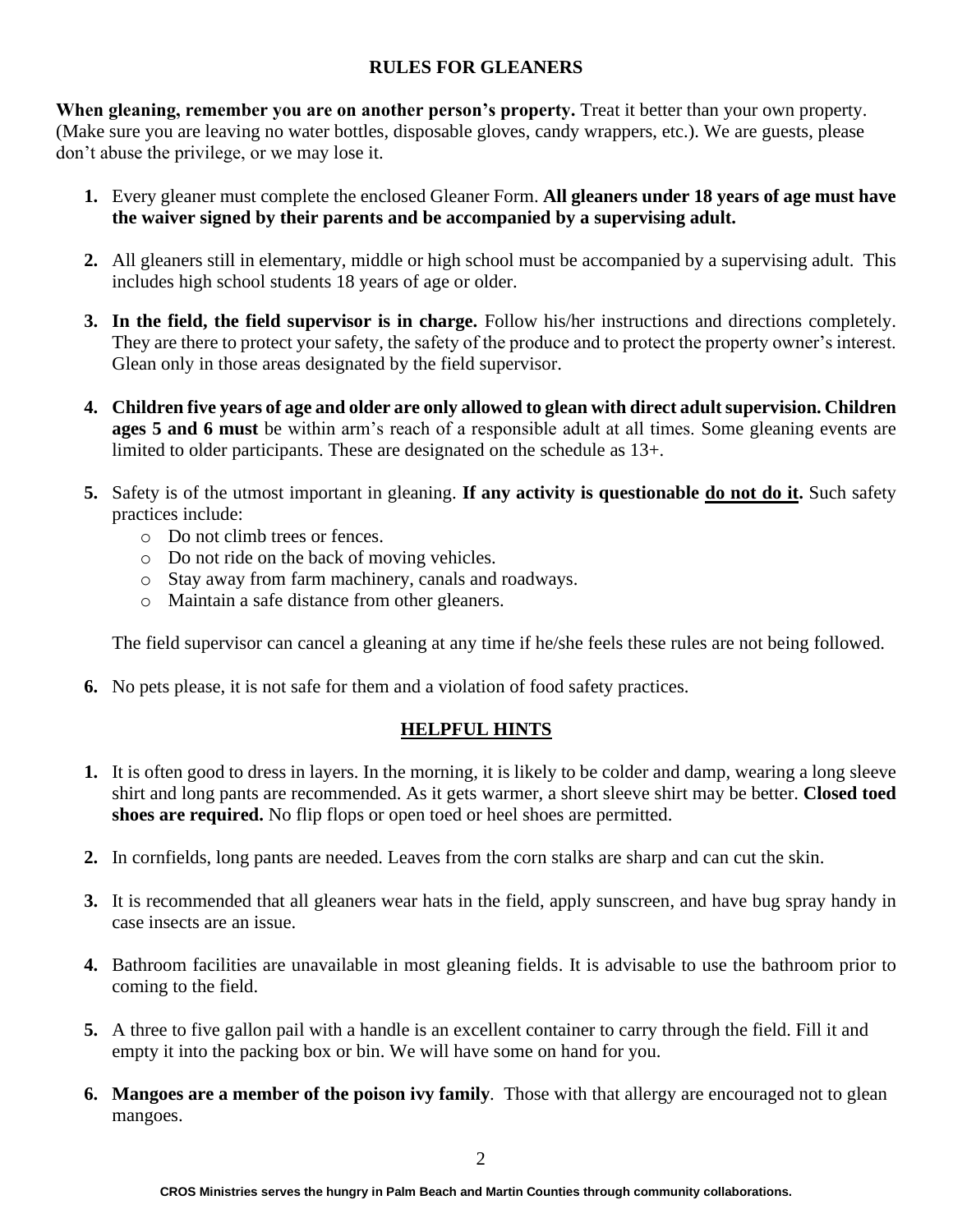#### **FREQUENTLY ASKED QUESTIONS**

**When will I know where we are gleaning?** The growers notify CROS at the beginning of the week what field they might have available for gleaning the upcoming weekend. The gleaning director then travels to the field usually on Monday to map out directions. It is our goal to send out directions by Monday afternoon. If field directions are going to be delayed, you will be notified.

**Can I choose where we glean?** We pick what is ready to be picked where it is ready to be picked. We offer suggestions about what is likely to be in season at certain locations, but on a specific weekend we have to get what is ready for harvest or lose it. We understand if you need something close to your residence and we do try to accommodate you. We also need volunteers who are willing to be inconvenienced and go the extra mile to get what would otherwise be lost. We hope you rise to that challenge.

**Are there bathrooms at the field?** In most instances, no.

**What are the times?** We glean from 8:30 am until 11:30 am. We finish early if we have filled the capacity of the box truck.

**Do I have to wear a mask?** We dropped the requirement for masking during last season when it became clear that outdoor transmission of the coronavirus was rare. We do not require gleaners to wear masks, but they are permitted for those who want to wear them. We do ask that people respect others space while gleaning.

### **Gleaning – Biblical References**

Gleaning as a practice to combat hunger is thousands of years old. The people most likely to be hunger victims during the times of the Hebrew Scriptures were widows, orphans and people traveling through the land called Sojourners. *"When you reap the harvest of your land, do not reap to the very edges of your field or gather the gleanings of your harvest. Do not go over your vineyard a second time or pick up the grapes that have fallen. Leave them for the poor and the alien. I am the Lord your God."* (Leviticus 19:9-10) other references include Deuteronomy 24:19-22 & Ruth 2:2ff.

A COPY OF THE OFFICIAL REGISTRATION AND FINANCIAL INFORMATION FOR CHRISTIANS REACHING OUT TO SOCIETY, INC., A FLORIDA-BASED NONPROFIT CORPORATION (REGISTRATION NO. CH20251), MAY BE OBTAINED FROM THE DIVISION OF CONSUMER SERVICES BY CALLING TOLL-FREE 1-800-HELP-FLA (435-7352) WITHIN THE STATE OR VISITING THEIR WEBSITE, WWW.FLORIDACONSUMERHELP.COM. REGISTRATION DOES NOT IMPLY ENDORSEMENT, APPROVAL, OR RECOMMENDATION BY STATE. 501 (C) TAX EXEMPT #59-1802917. CHRISTIANS REACHING OUT TO SOCIETY, INC. RECEIVES 100% OF EACH CONTRIBUTION, WITH 0% GIVEN TO A PROFESSIONAL SOLICITOR.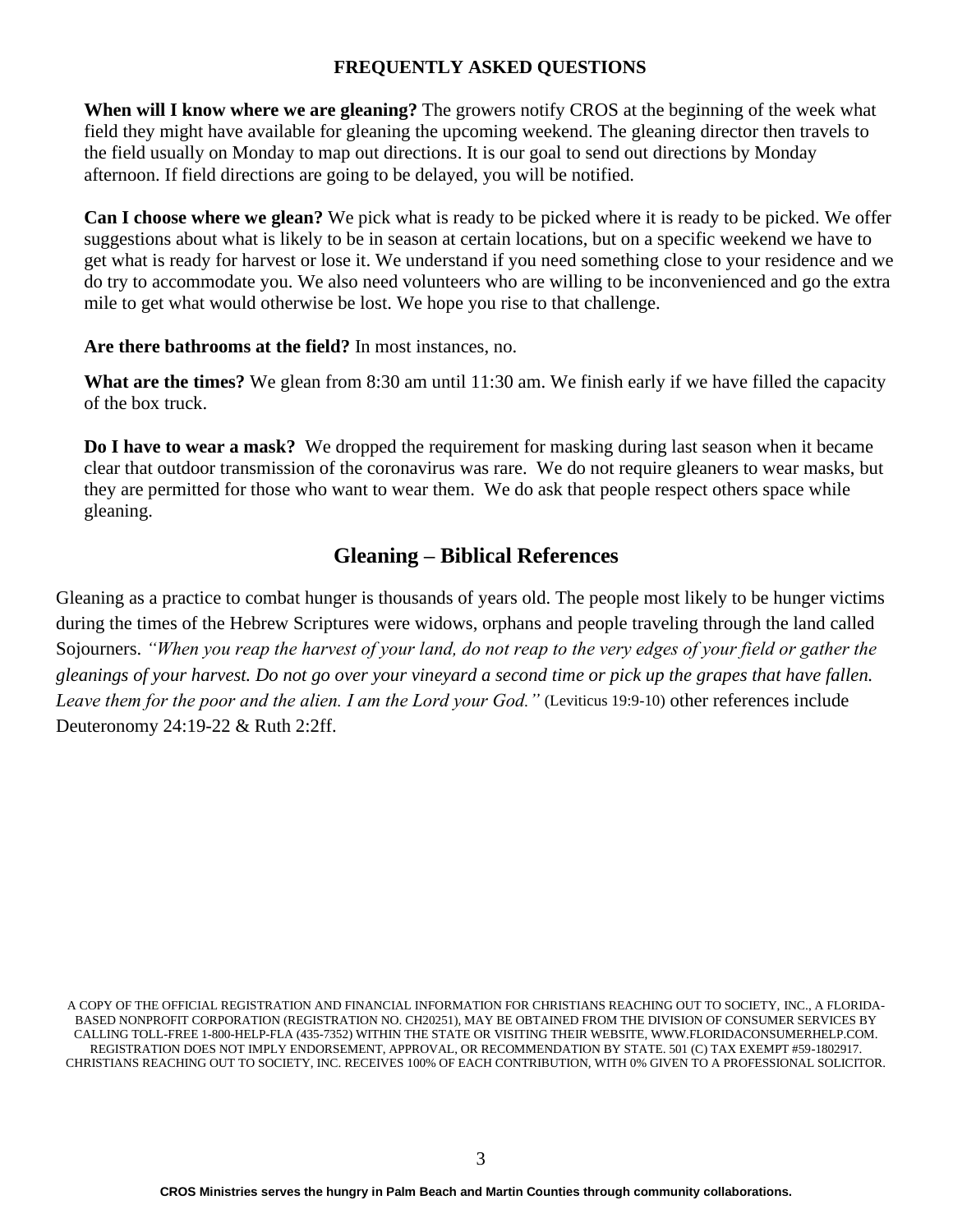# **Gleaner's Liability Waiver for 2021-2022 Gleaning Season**

#### **Please complete and bring to the field with you each time you glean.**

*REQUIRED*: I*n the event I or my child suffer any illness or accident requiring emergency or hospitalization, medication or surgery while participating in this gleaning, on the recommendation of the doctor, after consultation with the adults in charge of this event, I hereby give my permission for any medical treatment which may deem necessary and reasonable under the circumstances, understanding that the gleaning coordinator or other responsible person will contact me at the earliest possible moment. I fully understand and comprehend that reasonable care will be exercised by the adult staff for this gleaning event to protect the safety of those involved.*

*Photos, videos, audio and other images in which I appear that are taken during gleanings may be used by CROS Ministries for news coverage, newsletters, publicity, reports, displays, and for other print, broadcast, web or electronic news or promotional purposes.*

Safety is of paramount importance in a gleaning event. For the protection of all involved, this disclaimer is necessary: *I do not hold the board members or employees of CROS Ministries, Palm Beach County Food Bank, or any volunteers liable for any injury, bodily harm, accident or death of myself/my child during gleaning events sponsored by CROS Ministries. Neither will I hold the person(s) who own and/or operate the farm(s), business, plant, orchards, groves or the homeowner who owns the backyard, from which we glean, liable for accidents, injury, or death during the gleaning events.*

For events at Agri-Gators, Inc. the following also applies: Safety is of paramount importance in a gleaning event. For the protection of all involved, this disclaimer is necessary: *I do not hold the person(s) who own and/or operate the farm(s), or employees of Agri-Gators, or any volunteers liable for any injury, bodily harm, accident or death of myself/my child during gleaning events.* 

| Print                                                                                                                                                                                                                         |                                             | If Gleaner is under 18 or 18+ and still in High School<br>Parent must sign below              |      |
|-------------------------------------------------------------------------------------------------------------------------------------------------------------------------------------------------------------------------------|---------------------------------------------|-----------------------------------------------------------------------------------------------|------|
| Gleaner                                                                                                                                                                                                                       | Date                                        | Parent/guardian if gleaner is under 18 years of age                                           | Date |
|                                                                                                                                                                                                                               |                                             |                                                                                               |      |
|                                                                                                                                                                                                                               |                                             | <b>Notify in Case of Emergency</b>                                                            |      |
|                                                                                                                                                                                                                               | Name Relationship Relationship Relationship |                                                                                               |      |
|                                                                                                                                                                                                                               |                                             |                                                                                               |      |
|                                                                                                                                                                                                                               |                                             |                                                                                               |      |
|                                                                                                                                                                                                                               |                                             | <b>Community Service Hours Section</b>                                                        |      |
|                                                                                                                                                                                                                               |                                             | I would like community service hours for this event. You must provide an email address below. |      |
| E-mail address experiences and the set of the set of the set of the set of the set of the set of the set of the set of the set of the set of the set of the set of the set of the set of the set of the set of the set of the |                                             |                                                                                               |      |

CROS Ministries' Gleaning Program is funded, in whole or in part through a subrecipient grant awarded by the United States Department of Agriculture through the Florida Department of Agriculture and Consumer Services. The contents in these materials/presentation do not necessarily reflect the views or policies of the United States Department of Agriculture nor does mention of trade names, commercial productions, services or organization imply endorsement by the U.S. Government.